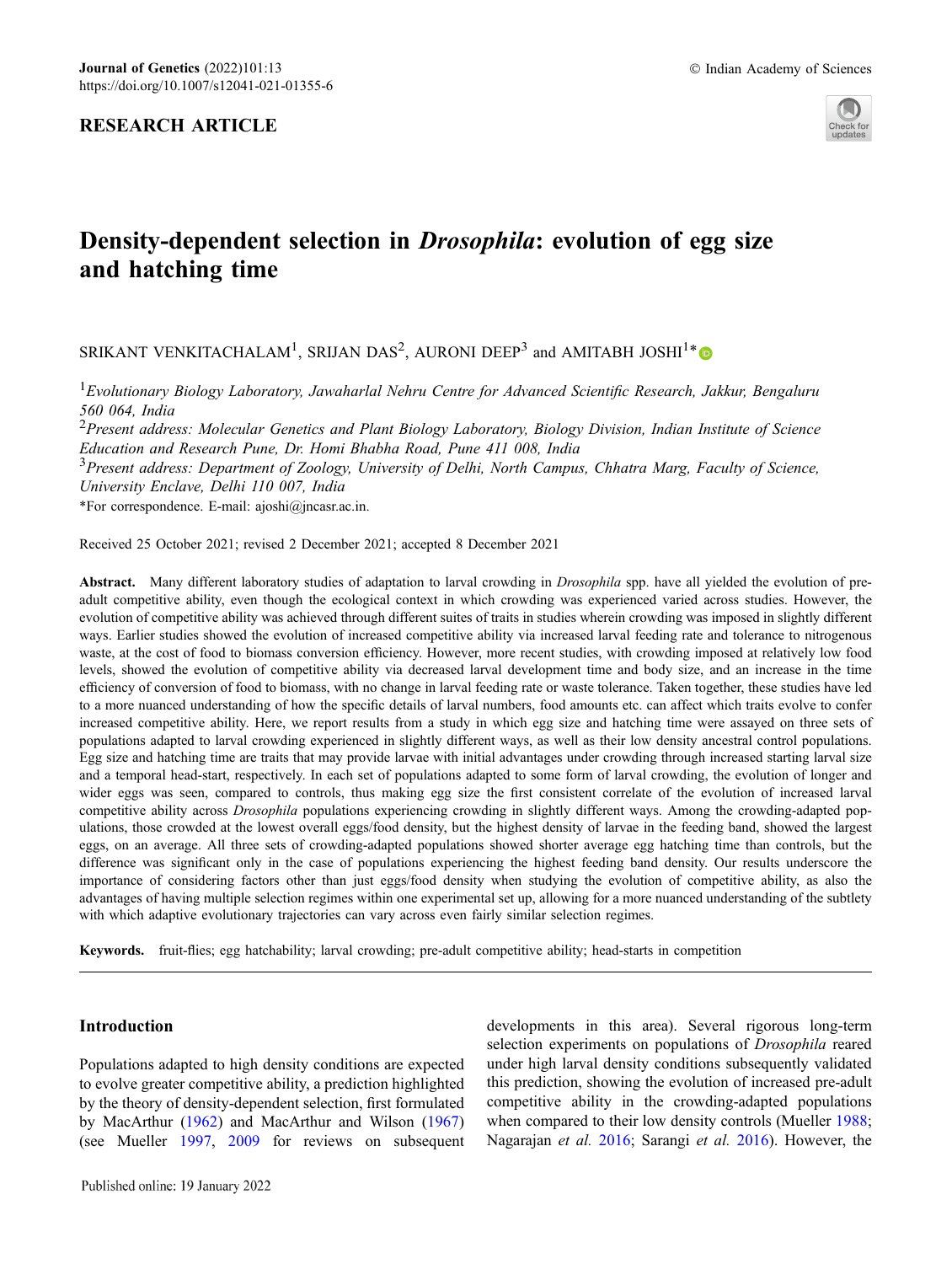traits that evolved as correlates of the increased pre-adult competitive ability differed widely across the studies (Nagarajan et al. 2016; Sarangi et al. 2016; Sarangi 2018).

The first of these experiments was done using two sets of replicate populations: the  $K$ -populations, maintained at high population density (larval and adult) by serial transfer, and the r-populations, maintained at low population density by culling (Mueller and Ayala  $1981$ ). Compared to the r-populations, the K-populations evolved greater larval competitive ability (Mueller 1988), increased larval feeding rate (Joshi and Mueller 1988), greater pupation height (Mueller and Sweet 1986; Joshi and Mueller 1993), greater larval foraging path length (Sokolowski et al. 1997), increased adult dry weight and pre-adult viability at high density (Bierbaum et al. 1989), and increased minimum larval food requirement for completion of development (Mueller 1990).

The next selection study sought to validate the results from the  $r$ -populations and  $K$ -populations, as the earlier selection regime confounded the effects of larval and adult crowding. Moreover, the r-populations were maintained on discrete generations, whereas the K-populations were maintained on overlapping generations (Mueller *et al.* 1993). Consequently, populations of D. melanogaster, originally derived from a different geographical region than the ancestors of the  $r$ -populations and  $K$ -populations, were used in a selection experiment that differentiated the effects of larval and adult crowding, and in which all selected populations and controls were maintained on a three-week discrete generation cycle (Mueller et al. 1993). The populations reared at high larval, but not adult, density were called the CU (Crowded as larvae, Uncrowded as adults), and the low density controls were called UU (Uncrowded as larvae, Uncrowded as adults) (Mueller et al. 1993). Similar to what was seen earlier in the K-populations, the CU populations evolved increased larval feeding rate and minimum larval food requirement for completion of development (Joshi and Mueller 1996), and larval foraging path length (Sokolowski et al. 1997). Moreover, the CU populations evolved increased pre-adult urea tolerance (Shiotsugu et al. 1997; Borash et al. 1998) and ammonia tolerance (Borash et al. 1998). The CU populations, however, did not evolve increased pupation height than controls (Joshi and Mueller 1996), unlike the K-populations; possible explanations are discussed by Joshi et al. (2003).

The broadly consistent results from the  $r$ -populations and K-populations and the CU and UU populations, together with similar results from the rK and  $r \times rK$  populations (Guo et al. 1991), resulted in the canonical model for adaptation to larval crowding in D. melanogaster populations: these populations would exhibit increased pre-adult competitive ability and larval feeding rate, foraging path length, and tolerance to ammonia and urea, but would show reduced food to biomass conversion efficiency as a trade-off (Mueller 1997, 2009; Joshi et al. 2001; Prasad and Joshi 2003; Mueller et al. 2005; Mueller and Cabral 2012; Mueller and Barter 2015; Bitner et al. 2021). The canonical model was

strengthened by observations in D. *melanogaster* of greater pre-adult competitive ability in populations selected for increased larval feeding rate (Burnet et al. 1977), and the evolution of reduced pre-adult competitive ability in populations that evolved reduced larval feeding rate due to selection either for rapid pre-adult development (Prasad et al. 2001; Shakarad et al. 2005; Rajamani et al. 2006) or for increased parasitoid resistance (Fellowes et al. 1998, 1999).

The canonical model was, nevertheless, challenged later by three selection studies involving adaptation to larval crowding, in D. ananassae, D. nasuta nasuta and D. melanogaster, respectively (Nagarajan et al. 2016; Sarangi et al. 2016). In all three studies, crowding-adapted populations did evolve greater larval competitive ability compared to their respective low density controls, but did so through a suite of traits different from the canonical model. No evolution of increased feeding rate was seen, nor were there any changes in urea tolerance, compared to controls. Instead, the crowding-adapted populations seemed to evolve greater larval competitive ability primarily through a decrease in pre-adult development time, expressed even when assayed at low density and an increase in the time efficiency of food to biomass conversion, relative to controls (Nagarajan et al. 2016; Sarangi et al. 2016). It then became apparent that the major difference between these studies and the earlier work that had given rise to the canonical model was in the ecological details of the context in which larvae in selected populations experienced crowding (Sarangi 2018). Specifically, the populations used by Nagarajan et al. (2016) and Sarangi *et al.* (2016) had very low amounts of food per vial, whereas the earlier studies had used larger amounts of food and a greater number of eggs. For example, the MCU populations of Sarangi et al. (2016) were maintained at a density of about 600 eggs per vial containing 1.5 mL food whereas the CU populations (Mueller *et al.* 1993) were reared in vials containing about 1500 eggs in 6–7 mL of food. Subsequently, altering the amount of food and number of eggs while keeping overall eggs per unit food density, the same was shown to affect pre-adult survivorship and development time as well as the weight distribution of eclosing flies (Sarangi 2018). Therefore, to examine this phenomenon further, two new sets of D. melanogaster populations were subjected to selection for adaptation to larval crowding. One set of four populations, called LCU, was maintained at around 1200 eggs in 6 mL food, and this regime was meant to approximate the CU populations of Mueller *et al.* (1993). The other set of four populations, called the CCU, was maintained at twice the number of eggs and twice the volume of food, and thus an identical overall density, as the MCU populations (Sarangi 2018). Thus, a system of 16 populations was created: ancestral controls (MB), MCU, CCU and LCU, with four replicate populations in each regime (Sarangi 2018).

Interestingly, although the LCU and CCU populations did evolve greater pre-adult competitive ability compared to the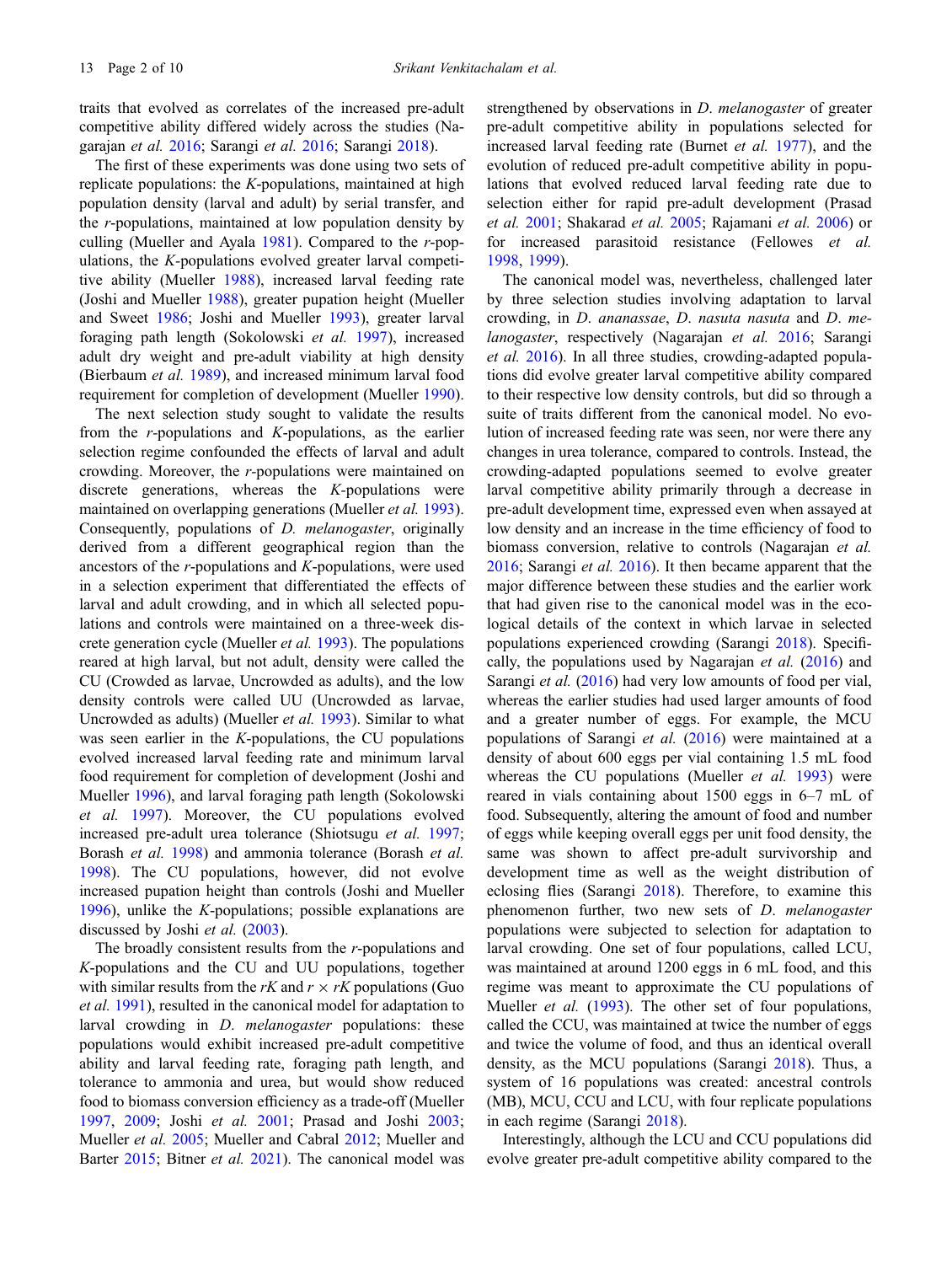MB controls (Sarangi 2018; S. Venkitachalam and A. Joshi, unpublished data), they did so via an increased larval feeding rate, unlike the MCU populations (Sarangi 2018). However, as in the MCU populations, no evolution of preadult urea or ammonia tolerance was seen in the CCU and LCU populations (Sarangi 2018). The overall picture that emerges is, thus, one of 'unity in ends, diversity in means', with even populations experiencing identical larval density in slightly different ecological contexts exhibiting the evolution of increased pre-adult competitive ability with or without a concomitant increase in larval feeding rate (Sarangi 2018).

Here, we show that there is nevertheless a commonality in evolutionary trajectories across the MCU, CCU and LCU populations in that they all seem to have evolved a shorter egg hatching time and a greater egg size than the MB controls. These traits may be important for larval competitive ability, as together they can effectively provide a temporal head-start and initial size advantage in competition. A shorter egg hatching time may be important for larval competitive ability as it can provide a temporal head start in competition (Bakker 1961). Earlier hatching larvae will likely encounter lower density conditions early on, before the density increases due to the presence of later hatching larvae (Sokolowski et al. 1997). Experiments providing a few hours head start to larvae with poor competitive ability showed an enhancement in the ability of those larvae to compete against otherwise superior competitors (Bakker 1961, 1969; S. Venkitachalam and A. Joshi, unpublished data). A similar example comes from the colonizing of Morinda fruit by larvae of various species of Drosophila. A species with poorer larval competitive ability, *D. sechellia*, may be able to successfully colonise the *Morinda* fruit in its earliest, toxin-rich phases of rotting, likely due to its vastly shorter egg hatching time compared to other competitors, as well as its greater tolerance to the toxins found in the early phase of the fruit (Mueller and Bitner 2015). A day's head start to D. sechellia larvae would be expected to allow them to grow to sufficient size to survive in the presence of the later arriving, superior competitors of other Drosophila species (Mueller and Bitner 2015). A greater egg size would also be expected to provide an initial size advantage in larval competition. This advantage, however small, may give a proportional weight advantage at the end of growth to a larva against otherwise equal competitors (Bakker 1961).

# Materials and methods

### Experimental populations

We used four sets of long-term laboratory populations of D. melanogaster, with each set consisting of four replicate populations, as briefly described below. The derivation and maintenance of all these populations have been discussed in detail by Sarangi (2018).

MB 1-4: These are four low density reared populations that serve as ancestral controls to the three sets of crowdingadapted populations. They are maintained at a relatively low density of  $\sim$  70 eggs in 6 mL of cornmeal–sugar–yeast medium, in cylindrical Borosilicate glass vials of 2.2–2.4 cm inner diameter and 9.5 cm height.

MCU 1-4: These populations experience larval crowding at  $\sim$  600 eggs in  $\sim$  1.5 mL of cornmeal medium, in the same type of vials as MBs. At the time of assaying, the MCUs had undergone at least 218 generations of selection (replicate populations 1, 2 assayed at generation 218; replicate populations 3, 4 assayed at generation 219).

CCU 1-4: These populations experience larval crowding at  $\sim$ 1200 eggs in  $\sim$ 3 mL of cornmeal medium, in the same type of vials as MBs. It should be noted that MCU and CCU have the exact same overall eggs/food density. At the time of assaying, the CCUs had undergone at least 97 generations of selection (replicate populations 1, 2 assayed at generation 97; replicate populations 3, 4 assayed at generation 98).

LCU 1-4: These populations experience larval crowding at  $\sim$  1200 eggs in  $\sim$  6 mL of cornmeal medium, in Borosilicate glass vials of  $\sim$ 2 cm inner diameter and  $\sim$ 9 cm height ( $\sim$  6-dram volume, to mimic the CU populations of Mueller et al. (1993)). At the time of assaying, the LCUs had undergone at least 96 generations of selection (replicate populations 1, 2 assayed at generation 96; replicate populations 3, 4 assayed at generation 97).

While the pre-adult stages of each population are maintained in vials, the adults are transferred to Plexiglas cages (25  $\times$  20  $\times$  15 cm<sup>3</sup>) on the day of eclosion. Given the low larval density of MB populations, they are transferred to cages on the 11th day from egg collection. In the crowding-adapted populations, there is a large amount of variation in eclosion time and, therefore, transfer of eclosing adults to cages is done daily from days 8 to 21 from egg collection. Fresh cornmeal food plates are given (following a fresh plate given on initiation of transfers) on days 10, 12, 14 and 17 from egg collection. On day 18 from egg collection, the flies in the cages are provided a food plate with a generous smear of a paste of live yeast mixed with water and a few drops of glacial acetic acid. On day 20 from egg collection, the flies are provided cornmeal food plates with vertical edges present for egg laying, for 18 h. Finally, eggs laid by the flies on these plates are used to initiate the next generation, with eggs being transferred to fresh vials containing the respective food volume assigned to each population. All populations are maintained under constant light, at  $25 \pm 1$ °C and 70–90% relative humidity.

### Standardization of populations

Prior to assays, all populations were subjected to one generation of standardization (rearing in a common low larval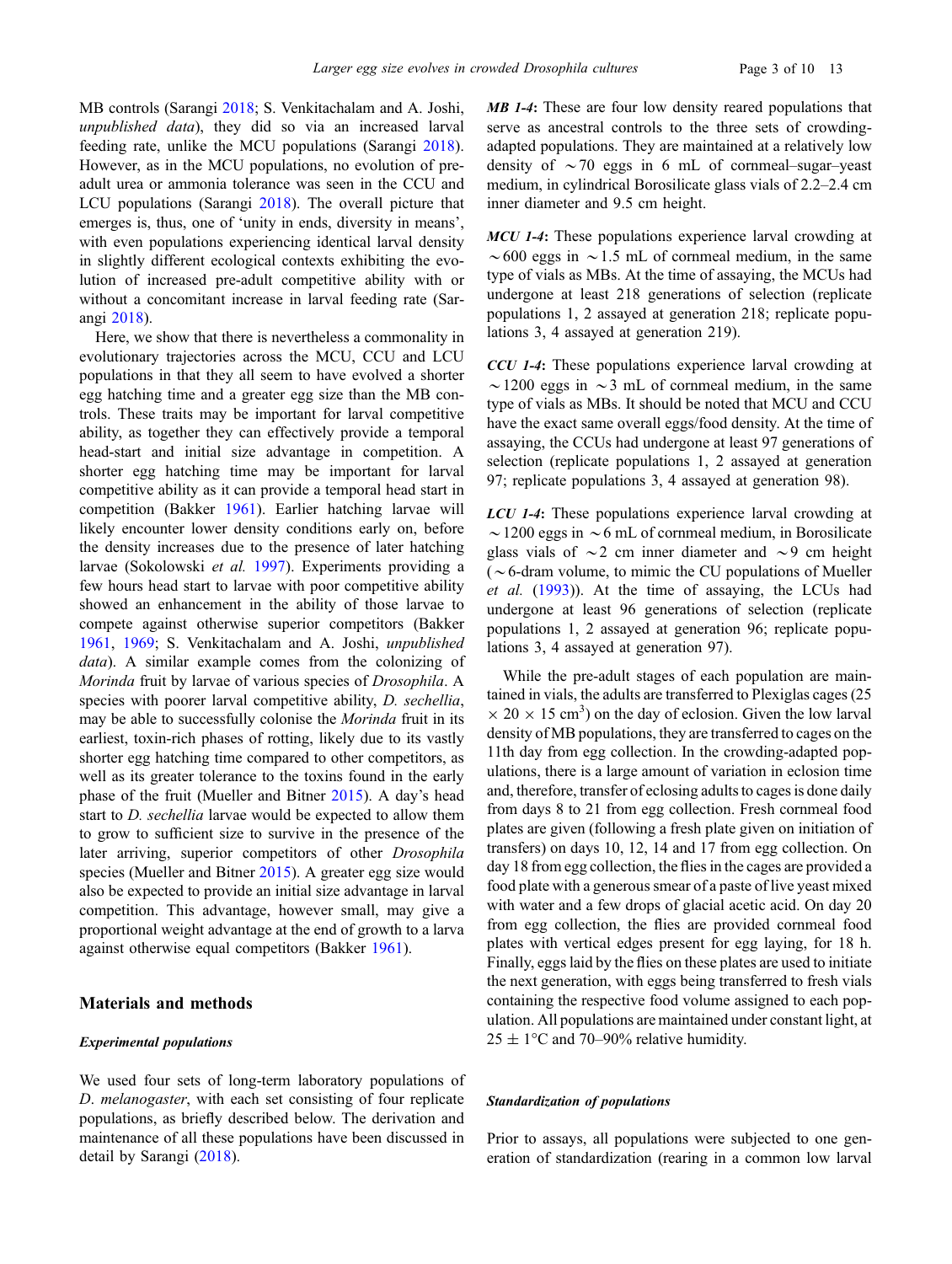density environment), to eliminate any nongenetic parental effects. Eggs from each population were collected at  $\sim$  70 eggs in 6 mL of food per vial, for a total of 40 vials per population. The flies eclosing in these vials were transferred to cages on day 11 from egg collection, following which they were provided a food plate, with a generous smear of the live yeast–water–acetic acid paste, for  $\sim$  48 h. On day 13 from egg collection, the flies were provided a food plate for egg collection for around 18 h, and two rearing environments for the assay were set up on day 14 from egg collection. All assays were conducted in constant light, at  $25 \pm$  $1^{\circ}$ C and 70–90% relative humidity.

## Rearing environments

For each population, the eggs collected from the previous standardized generation were used to form two sets of assay populations, reared at two larval densities.

Low-density rearing: The first set was kept at a relatively low eggs/food density of  $\sim$  70 eggs in 6 mL cornmeal medium per vial, with a total of 40 vials per replicate population. As in the standardization, the adults eclosing in the vials were transferred to a cage on day 11 from egg collection. On day 17 from egg collection, the flies were provided a food plate with a generous smear of live yeast paste for  $\sim$  48 h. Following this, a 'dummy' egg collection cornmeal plate was provided for an hour, which was for the laying of any eggs previously incubating inside the females. Relatively synchronized eggs for the hatching time and egg size assays were then obtained by providing a harder plate with double the usual agar and different composition (only yeast, sugar added), for 45 min. This composition ensured easier egg removal for counting.

High-density rearing: Eggs for the second set were collected into vials at a relatively high eggs/food density of  $\sim$  300 eggs in 2 mL cornmeal medium per vial, with a total of 12 vials per population. This simple density change was done as a first pass to obtain reduced adult size without impacting survivorship greatly. Unlike in the low density rearing conditions, adults emerging from the vials were transferred to cages daily from the day of the start until the end of eclosion, usually days 15–16. The protocol from day 17 onwards was the same as in the low density reared populations.

## Egg hatching time

The assay was carried out in plastic Petri plates (90 mm diameter  $\times$  14 mm height), in which a thin layer of 12 g/L agar solution (containing 2.4 g/L methyl 4-hydroxybenzoate, as preservative) was spread. A  $6 \times 6$ square grid (36 square cells, each having 3 mm sides) was pasted on the bottom of each Petri plate, which was visible through the transparent layer of agar. A total of five Petri plates were used per selection  $\times$  rearing density  $\times$  block combination, with 36 eggs per Petri plate—one egg per cell of the grid (figure 1). Observations for egg hatching were done at 13, 15, 17, 18, 19, 20, 21, 22, 24, 26, 28 and 30 h from egg laying, respectively. At each time-point, the number of eggs that had hatched in the time interval between the current and previous observations was noted.

## Egg hatchability

From the hatching time assay, we also recorded how many eggs hatched within 48 h from egg laying. The egg hatchability was calculated as the number of eggs hatched divided by the total number of eggs. Earlier hatchability experiments on populations with relatively close ancestry to our MB populations did not use clear eggs due to their infertility (Chippindale *et al.* 1997). However, we have found that some clear eggs in our populations can lead to viable adults (S. Venkitachalam, personal observation), and thus we used all but the visibly damaged eggs for our experiments.



Figure 1. Apparatus for egg hatching time and hatchability measurements. The  $6 \times 6$  grid is pasted on the bottom of a Petri plate containing a thin layer of agar solution. Each cell of the grid contains an egg, as can be seen in the image. The label denotes the selection  $\times$  rearing density  $\times$  block combination used along with the replicate plate number ('1' in this case).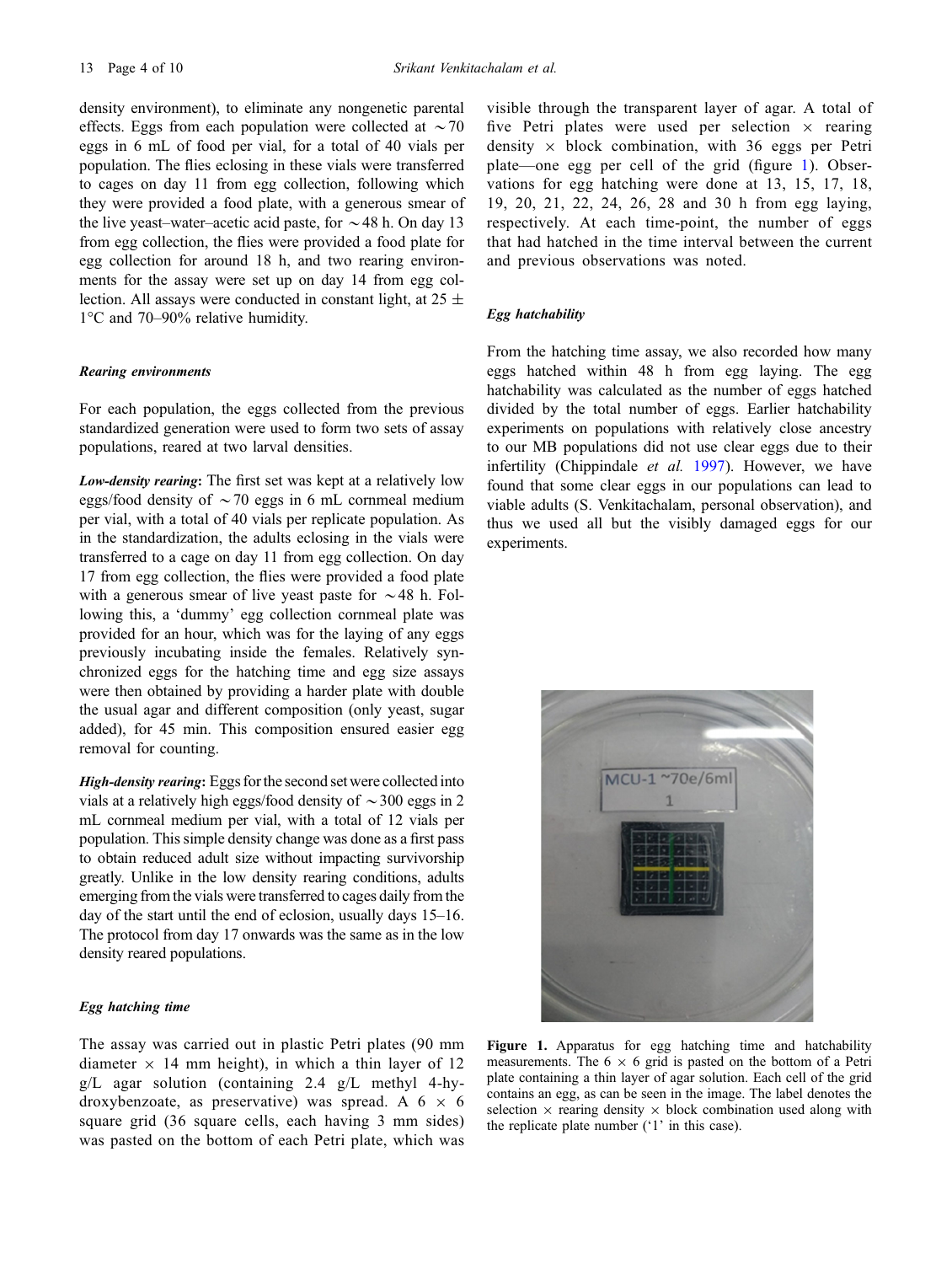For size measurements, a total of 30 eggs (obtained as 10 eggs each in three replicates) were measured per selection  $\times$ rearing density  $\times$  block combination. The eggs were placed on a Neubauer haemocytometer and photographed under a stereo-microscope (Olympus SZ61). The parallel lines on the haemocytometer, which were a known distance apart (200  $\mu$ m or 250  $\mu$ m, depending on the set of lines used; see figure 2) provided a scale with which to measure the eggs. Egg length (estimate of polar axis) and egg width (estimate of minor axis) were measured from the photographs (figure 2) using ImageJ (Rasband 1997–2018).

#### Statistical analysis

Every replicate larval crowding-adapted population shares ancestry with an MB population with the same replicate subscript, i.e. replicate population  $i$  in the MCU, CCU and LCU regimes is derived from replicate i of MB  $(i = 1..4)$ . This permits the use of a completely randomized block design in our statistical analysis, with replicate populations bearing the same subscript treated as blocks. Assays were conducted concurrently on all populations of a block. The data were subjected to a mixed model ANOVA (type III) in a fully factorial design, with block (four levels) treated as a random



Figure 2. Egg size measurement set up for a replicate containing 10 eggs. There were three such replicates for each selection  $\times$ rearing density  $\times$  block combination. Eggs were numbered from 1 through 10. The egg labelled '9' has two lines of measurement drawn for demonstration: the yellow line denotes egg length and the red line, egg width. The background is that of a Neubauer haemocytometer, which contains parallel lines set a known distance apart, and can thus be used to determine the scale in the image (parallel lines set either 250  $\mu$ m or 200  $\mu$ m apart could be used, as marked in the figure).

factor. Selection (four levels) and rearing density (two levels) were treated as fixed factors. For hatchability, the analysis was repeated after performing an arcsine square root transformation on the data, to check for any differences in the statistical significance of the fixed factors. All ANOVAs were done using STATISTICA<sup>TM</sup> Windows release 5.0 (Statsoft 1995). Tukey's HSD was used for post-hoc pairwise comparisons at  $\alpha = 0.05$ . The image measurements for egg size were done using ImageJ (Rasband 1997-2018). Pearson's product-moment correlation coefficients were calculated pairwise for population means of egg hatching time, egg length and egg width.

# **Results**

## Egg hatching time

Mean egg hatching time across all four types of selected and control populations was close to 20 h, and the range of variation among means was only about 30 min (figure 3). However, all three sets of selected populations had shorter mean hatching times than the MB controls, the shortest being in the LCU populations, followed by CCU, and then by MCU (figure 3). The ANOVA revealed a significant main effect of selection ( $F_{3,9} = 4.142$ ,  $P = 0.042$ ) on egg hatching time, but post-hoc pairwise comparisons showed a significant difference only between LCU and MB (figure 3). There was neither a significant main effect of rearing density  $(F_{1,3})$ = 0.631,  $P = 0.485$ ), nor a significant selection  $\times$  rearing density interaction ( $F_{3,9} = 1.871$ ,  $P = 0.205$ ).



Figure 3. Mean egg hatching time in hours for the four levels of selection, averaged over all levels of rearing density and block. The error bars show 95% confidence intervals, calculated from post-hoc Tukey's HSD, and allow for visual hypothesis testing—identical superscript letters denote means that did not differ significantly, whereas different letters denote means that differed significantly.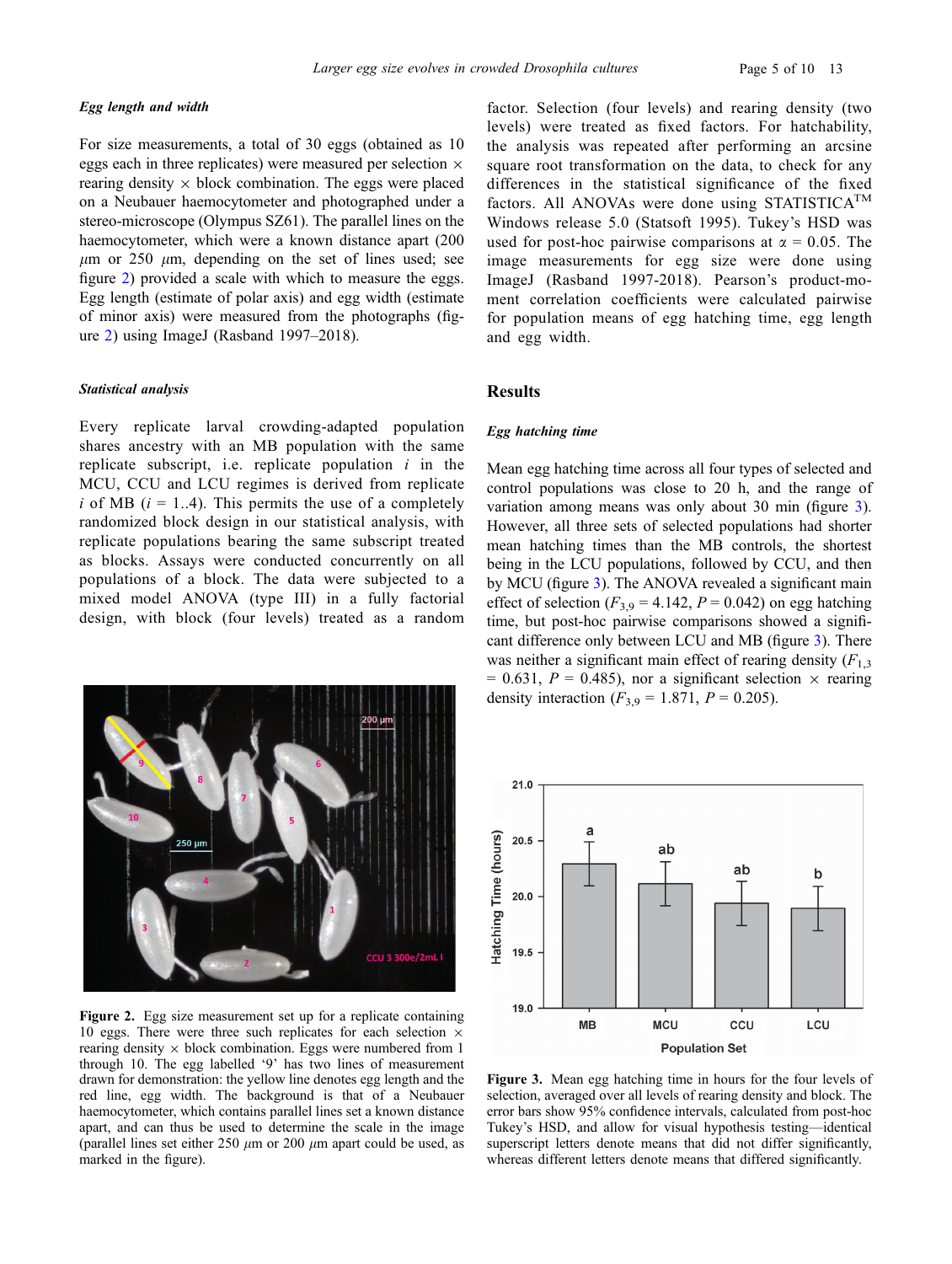#### Egg hatchability

Mean egg hatchability ranged from about 75–90% across selection  $\times$  rearing density combinations, with flies reared as larvae at high density (300 eggs in 2 mL food) tending to lay more viable eggs than those reared at low density (70 eggs in 6 mL food), most markedly so in the MCU populations (figure 4). The ANOVA revealed no significant main effect of selection ( $F_{3,9} = 1.067$ ,  $P = 0.410$ ). There was, however, a significant main effect of rearing density ( $F_{1,3} = 12.484$ ,  $P =$ 0.039), as well as a significant selection  $\times$  rearing density interaction ( $F_{3,9} = 4.236$ ,  $P = 0.040$ ). Post-hoc comparisons revealed that only MCU showed significantly higher hatchability when flies were reared as larvae at high versus low density. Similar but nonsignificant differences were also seen in the MB and LCU, whereas mean hatchability of CCU reared at low versus high larval density was very similar (figure 4). The pattern of which effects in the ANOVA were significant was unaffected by whether untransformed or arcsine transformed data were used.

## Egg length  $(\mu m)$

Mean egg length in MB populations was significantly less than any of the sets of populations selected for larval crowding (figure 5), driving a significant ANOVA main effect of selection  $(F_{3,9} = 22.104, P < 0.001)$ . Egg length, on an average did not differ significantly between rearing densities (main effect of rearing density:  $F_{1,3} = 8.109$ ,  $P = 0.065$ ; figure 5). LCU eggs were longer than those of MCU across both rearing densities, but longer than CCU eggs only at high rearing density. On the other hand, MCU eggs were



Figure 4. Mean hatchability (%), for all combinations of four levels of selection and two levels of rearing density, averaged across all blocks. The error bars show 95% confidence intervals, calculated from post-hoc Tukey's HSD, and allow for visual hypothesis testing—identical superscript letters denote means that did not differ significantly, whereas different letters denote means that differed significantly.



Figure 5. Mean egg length  $(\mu m)$ , for all combinations of four levels of selection and two levels of rearing density, averaged across all blocks. The error bars show 95% confidence intervals, calculated from post-hoc Tukey's HSD, and allow for visual hypothesis testing—identical superscript letters denote means that did not differ significantly, whereas different letters denote means that differed significantly.

shorter than CCU eggs at low density, but of similar length at high density (figure 5), and these rearing density-specific differences among various crowding-adapted sets of populations drove a significant ANOVA selection  $\times$  rearing density interaction ( $F_{3,9} = 4.830$ ,  $P = 0.029$ ). This pattern of differences between CCU and the other crowding-adapted populations was likely due to an average of 9  $\mu$ m longer eggs laid by CCU females when reared at low as compared to high density, although this difference itself was not statistically significant (figure 5).

## Egg width  $(\mu m)$

Overall, the egg width data were fairly similar to those for egg length (figures  $5 \& 6$ ), with egg width being considerably lower in MB populations compared to all crowdingadapted populations (ANOVA main effect of selection:  $F_{3,9}$ )  $= 5.496$ ,  $P = 0.020$ , and not differing, on an average, between rearing densities (main effect of rearing density:  $F_{1,3} = 0.584, P = 0.500$  (figure 6). Eggs laid by MCU, CCU and LCU flies reared at low density did not differ much in mean width, whereas at high rearing density LCU females laid the widest eggs, and the MCU and CCU did not significantly differ in egg width (selection  $\times$  rearing density interaction:  $F_{3,9} = 7.971$ ,  $P = 0.007$ ; figure 6).

#### Trait correlations

There was a strong, positive correlation across population means between egg length and width ( $r = +0.771$ ,  $P \le$ 0.001; figure 7), indicating that populations with longer eggs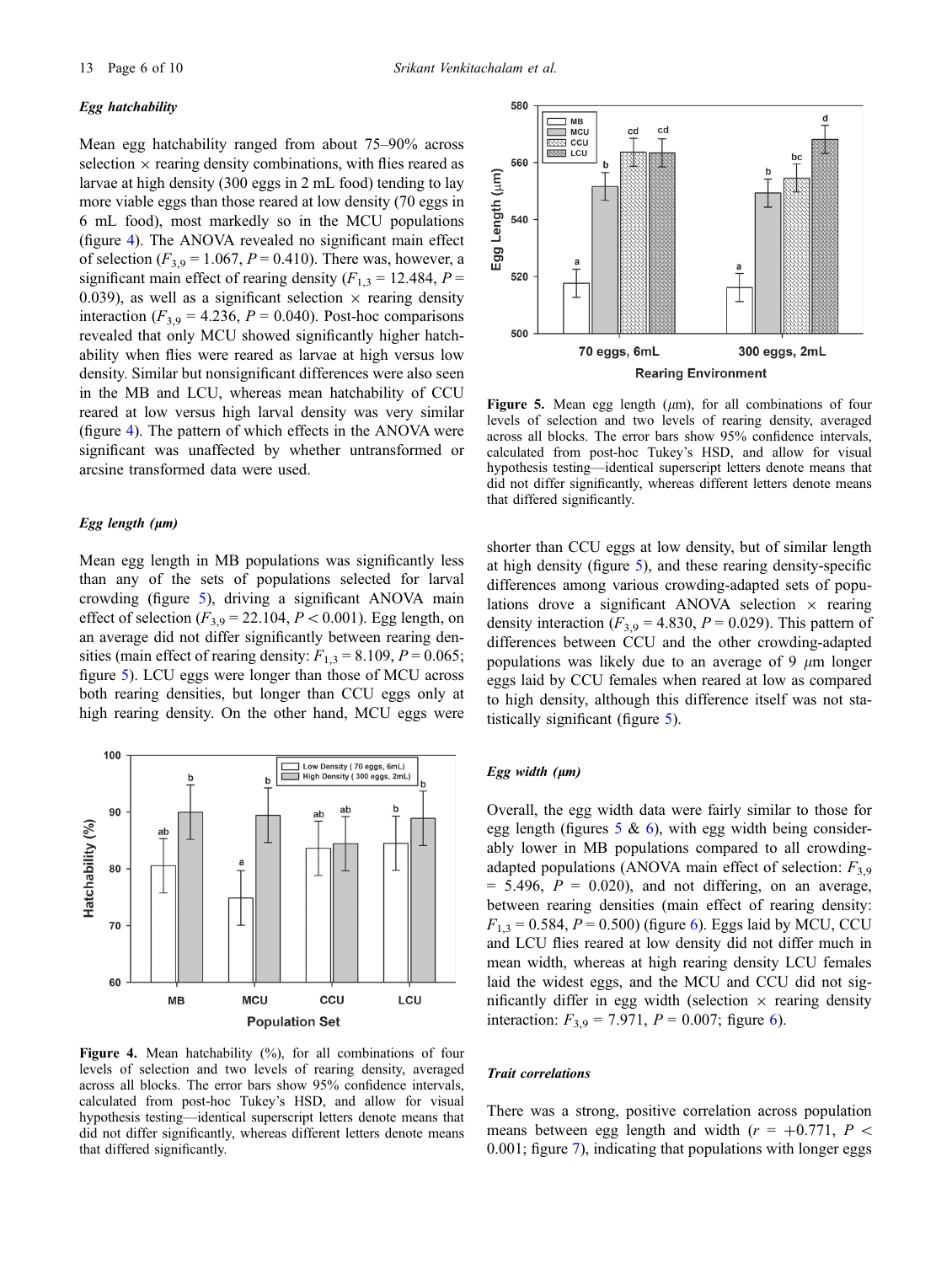

Figure 6. Mean egg width  $(\mu m)$ , for all combinations of four levels of selection and two levels of rearing density, averaged across all blocks. The error bars show 95% confidence intervals, calculated from post-hoc Tukey's HSD, and allow for visual hypothesis testing—identical superscript letters denote means that did not differ significantly, whereas different letters denote means that differed significantly.



Figure 7. The relationship between mean egg length  $(\mu m)$ , mean egg width  $(\mu m)$  and mean hatching time (hours) across the four sets of populations. Each data point represents the mean trait value for the three traits in one combination of selection  $\times$  rearing density  $\times$ block. Note the orientation of the  $x$  and  $y$  axes.

also tended to have wider eggs, and vice versa. The correlations for mean hatching time and mean egg length  $(r =$  $-0.395$ ,  $P = 0.025$ ), and for mean hatching time and mean egg width  $(r = -0.548, P = 0.001)$  were both negative, although the strength of the correlation was moderate in both cases, being stronger for hatching time with egg width (figure 7). There were no discernible patterns for within population correlations between egg length and egg width, with the mean correlation coefficient being around 0.11, and no selection  $\times$  rearing density combination exceeding a correlation coefficient of 0.3 (data not shown).

# Discussion

Despite differences in the traits that underlie the evolution of greater pre-adult competitive ability in Drosophila populations experiencing larval crowding under slightly varying conditions (reviewed in Sarangi 2018), our results suggest one common adaptation across at least three such selection regimes covering a range of egg number and food amount combinations that more or less mimics the range of previous studies. Adults from the MCU, CCU and LCU populations laid eggs with greater length and width compared to the MB populations, when assayed at low (70 eggs in 6 mL food) or relatively high (300 eggs in 2 mL) density rearing conditions (figures  $5 \& 6$ ). Along with a strong positive correlation seen between the mean egg length and mean egg width across populations (figure 7), these results indicate an increase in overall egg size of all these three sets of crowding-adapted populations compared to the ancestral controls. Our results are also in agreement with an earlier study from a different laboratory, which demonstrated an increase in egg size, relative to controls, in crowding-adapted populations derived from our MCU populations and maintained on a similar regime (Kumar 2014).

The eggs laid by LCU females were larger than those laid by MCU at both low and high density rearing conditions, with CCU eggs being intermediate in size (figures  $5 \& 6$ ). The differences among the MCU, CCU and LCU populations themselves are perhaps just as important as the consistent difference between the egg size of the crowdingadapted and MB populations. While previous comparisons of results from selection studies in differently crowded cultures have focussed on the repeatability of qualitative differences found between a single set of crowding-adapted populations against its controls (Joshi and Mueller 1996; Nagarajan et al. 2016; Sarangi et al. 2016), our study system permits more nuanced, quantitative comparisons between multiple types of high-density selection regimes.

The importance of plasticity in egg size has been studied extensively from the perspective of nongenetic maternal effects, in the contexts of both competition and malnutrition (Kawecki 1995; Azevedo et al. 1997; Prasad et al. 2003; Vijendravarma et al. 2010; Yanagi et al. 2013). In our study, egg size did not show any statistically significant difference between parents reared at low or high larval density (figures  $5 \& 6$ ). However, the CCU populations did show a consistent trend of smaller eggs when crowded. It is possible that either the relative scaling of egg size with female body size, or the sensitivity of female size to larval crowding, differs across the MCU, CCU and LCU populations. This might be worth exploring in the future.

Moreover, since it is also known that crowding more severe than what we used can further decrease body size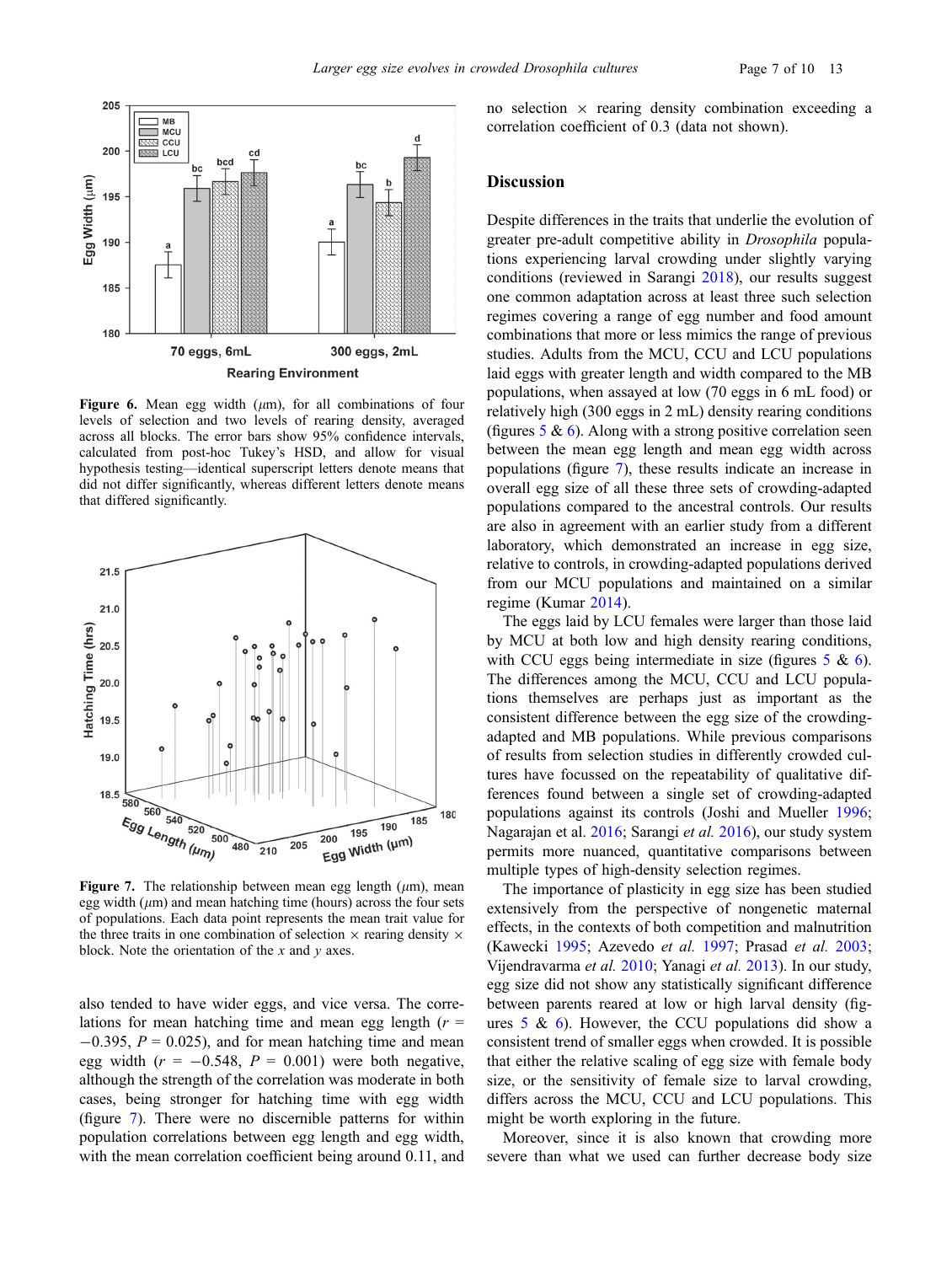(Sang 1949; Bakker 1961; S. Venkitachalam and A. Joshi, unpublished data), observed effects of rearing density on egg traits in these populations may change under more extreme crowding, when size at eclosion and pre-adult survivorship are more severely impacted than they were in this study.

If we compare our egg size results with those obtained in a comparison of populations selected for rapid pre-adult development (FEJ) relative to their controls (JB), which are similar to the MB populations (first described in Prasad *et al.*) 2000), there are some interesting similarities and differences. Although the MCU, CCU and LCU populations all have reduced pre-adult development time compared to MB controls (Sarangi 2018), the FEJ populations had undergone a far greater reduction in pre-adult development time, relative to their controls, as that was the primary trait under selection (Prasad et al. 2000; Prasad and Joshi 2003). On an average, eggs laid by FEJ females, after rearing at low density as larvae, were 3.8% longer, 7% wider, and 11% heavier than those of their controls (B. M. Prakash and A. Joshi, unpublished data). The MCU, CCU and LCU populations in this study exhibited length increases of 6.5%, 8.2% and 9.5%, respectively, compared to the MB controls, and the corresponding width increases were 3.9%, 3.6% and 5.1%. From this comparison, we might conclude that MCU, CCU and LCU eggs are likely to be about 10–15% heavier than MB eggs. Interestingly, in the FEJ populations, the increase in width was greater than in length; it is just the opposite in the MCU, CCU and LCU populations. At this point, we cannot say why this may be so, although, given the very different selection pressures (rapid development vs larval crowding), the mechanisms underlying the response could differ. The difference is unlikely to be explained by female size differences, since flies of FEJ, as well as MCU, CCU and LCU populations tend to be quite small relative to controls.

In the light of increased egg size and reduced hatching time having evolved in the crowding-adapted populations, it is pertinent to inquire whether these populations also exhibit reduced fecundity as a trade-off. We do not have data on fecundity for the MCU, CCU and LCU populations, but we do know that eclosing adults in these three sets of populations have reduced dry weight compared to the MB controls (Sarangi 2018; S. Venkitachalam and A. Joshi, unpublished data). Derivatives of our MB and MCU populations are also studied in another lab and their data show that MCU females are slightly more fecund than MB females, but not significantly so (N. G. Prasad, personal communication). Thus, the MCU, CCU and LCU populations are likely to have evolved increased egg size and reduced hatching without a concomitant reduction in fecundity.

Although eggs from all crowding-adapted populations hatched faster than those of the controls, only the difference between mean egg hatching time between the LCU and MB populations was statistically significant (figure 3). Moreover, the difference between LCU and MB mean egg hatching time was only  $\sim$  30 min. However, given the egg size results (figures 5 & 6), the pattern of MB  $>$  MCU  $>$  $CCU > LCU$  for egg hatching time (figure 3), and the negative correlation between mean egg length and mean hatching time, as well as between mean egg width and mean hatching time, we might expect crowding-adapted populations that evolve increased egg size and decreased hatching time to benefit from a potent head-start in conditions of high pre-adult competition. Thus, we might expect LCU larvae to have a greater head-start in terms of pre-adult competition, compared to MCU larvae, and much greater still compared to MB larvae. This does not, however, necessarily imply that LCU larvae will have greater pre-adult competitive ability than MCU larvae, as differences in growth rates, efficiency and waste tolerance may also play a major role in determining pre-adult competitive ability (Bakker 1961; Joshi and Mueller 1996; Santos et al. 1997; Borash et al. 1998; Nagarajan et al. 2016; Sarangi et al. 2016).

The evolution of a greater potential head-start in the LCU populations could be driven by the fact that, compared to the MCU and CCU populations, the LCU larvae experience the highest density within the feeding band (the few mm deep zone below the food surface within which larvae feed), even though their overall eggs/food density is lower than that in the other two selection regimes.

Overall hatchability was lower in our study than usually observed in related populations (e.g. over 90% in Chippindale et al. 1994). This might be attributed to reduced humidity due to the very thin layer of agar used by us future experiments using a thicker agar layer or regular cornmeal food might alleviate the survivorship, if this explanation is correct. We also observed reduced hatchability of eggs laid by MCU flies reared under low density conditions (figure 4). It is not clear if this is due to an increase in infertile or unviable eggs (e.g. Chippindale et al. 1994, 1997), and whether it is driven by some correlated response(s) to evolution under larval crowding for over 200 generations of selection in the MCU populations, much longer than their CCU and LCU counterparts.

In conclusion, our results highlight increased egg size as being a consistent evolutionary correlate of greater preadult competitive ability across three differently crowded selection regimes that otherwise differ in the traits they have evolved in response to chronic larval crowding. Moreover, adults from populations crowded with the lowest eggs/food density, but the highest feeding band density, laid the largest eggs with the fastest hatching times, thus potentially allowing for a substantial head-start in the context of pre-adult competition. The study system we describe allows the comparison of adaptations to different crowding scenarios, highlighting quantitative differences that may otherwise not be possible to see when comparing qualitative results between different long-term selection experiments.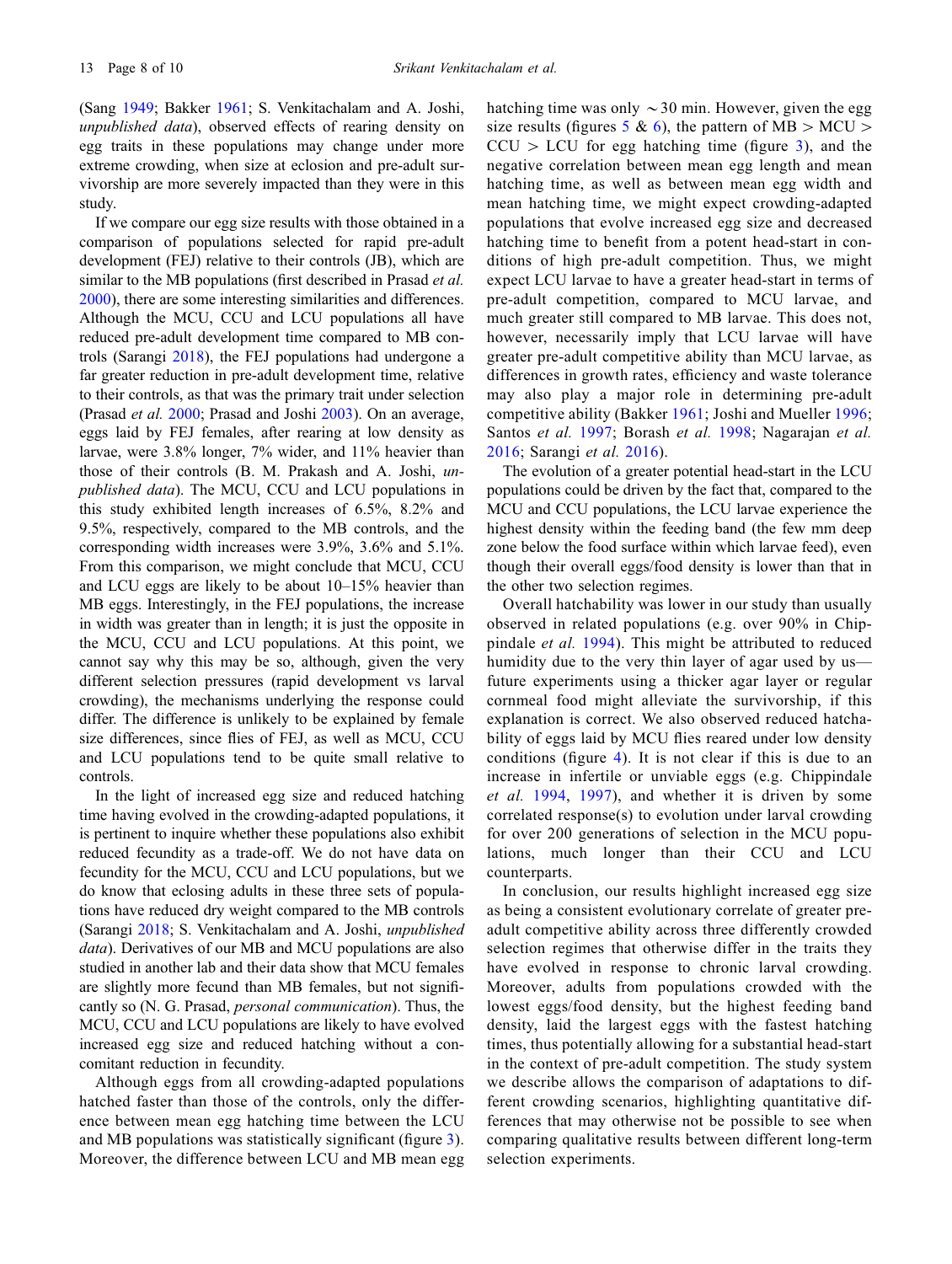## Acknowledgements

We thank Sajith V. S., Ramesh Kokile, Avani Mital, Medha Rao, Bhavya Pratap Singh, Rajanna N. and Muniraju for help with the experiments, and an anonymous reviewer for helpful comments on the manuscript. S. Venkitachalam was supported by a doctoral fellowship from the Jawaharlal Nehru Centre for Advanced Scientific Research. S. Das and A. Deep were supported during their sojourn in the lab by the Jawaharlal Nehru Centre for Advanced Scientific Research's Project Oriented Biological Education and Summer Research Fellowship Programme, respectively. This work was supported by a J. C. Bose National Fellowship from the Science and Engineering Research Board, Government of India to A. Joshi and, in part, by A. Joshi's personal funds.

## References

- Azevedo R. B., Partridge L. and French V. 1997 Life-history consequences of egg size in Drosophila melanogaster. Am. Nat. 150, 250–282.
- Bakker K. 1961 An analysis of factors which determine success in competition for food among larvae of Drosophila melanogaster. Arch. Neerl. Zool. 14, 200–281.
- Bakker K. 1969 Selection for rate of growth and its influence on competitive ability of larvae of Drosophila melanogaster. Neth. J. Zool. 19, 541–595.
- Bierbaum T. J., Mueller L. D. and Ayala F. J. 1989 Densitydependent evolution of life-history traits in Drosophila melanogaster. Evolution 43, 382–392.
- Bitner K., Rutledge G. A., Kezos J. N. and Mueller L. D. 2021 The effects of adaptation to urea on feeding rates and growth in Drosophila larvae. Ecol. Evol 11, 9516–9529.
- Borash D. J., Gibbs A. G., Joshi A. and Mueller L. D. 1998 A genetic polymorphism maintained by natural selection in a temporally varying environment. Am. Nat. 151, 148-156.
- Burnet B., Sewell D. and Bos M. 1977 Genetic analysis of larval feeding behaviour in Drosophila melanogaster. II. Growth relations and competition between selected lines. Genet. Res. 30, 149–161.
- Chippindale A. K., Hoang D., Service P. and Rose M. R. 1994 The evolution of development in Drosophila selected for postponed senescence. Evolution 48, 1880-1899.
- Chippindale A. K., Alipaz J. A., Chen H.-W. and Rose M. R. 1997 Experimental evolution of accelerated development in Drosophila. 1 Developmental speed and larval survival. Evolution 51, 1536–1551.
- Fellowes M. D. E., Kraaijeveld A. R. and Godfray H. C. J. 1998 Trade-off associated with selection for increased ability to resist parasitoid attack in Drosophila melanogaster. Proc. R. Soc. London B 265, 1553–1558.
- Fellowes M. D. E., Kraaijeveld A. R. and Godfray H. C. J. 1999 Association between feeding rate and parasitoid resistance in Drosophila melanogaster. Evolution 53, 1302–1305.
- Guo P. Z., Mueller L. D. and Ayala F. J. 1991 Evolution of behavior by density-dependent natural selection. Proc. Natl. Acad. Sci. USA 88, 10905–10906.
- Joshi A. and Mueller L. D. 1988 Evolution of higher feeding rate in Drosophila due to density-dependent natural selection. Evolution 42, 1090–1092.
- Joshi A. and Mueller L. D. 1993 Directional and stabilizing density-dependent natural selection for pupation height in Drosophila melanogaster. Evolution 47, 176–184.
- Joshi A. and Mueller L. D. 1996 Density-dependent natural selection in Drosophila: trade-offs between larval food acquisition and utilization. Evol. Ecol. 10, 463–474.
- Joshi A., Prasad N. G. and Shakarad M. 2001 K-selection,  $\alpha$ selection, effectiveness, and tolerance in competition: densitydependent selection revisited. J. Genet. 80, 63–75.
- Joshi A., Castillo R. H. and Mueller L. D. 2003 The contribution of ancestry, chance, and past and ongoing selection to adaptive evolution. J. Genet. 82, 147–162.
- Kawecki T. J. 1995 Adaptive plasticity of egg size in response to competition in the cowpea weevil, Callosobruchus maculatus (Coleoptera: Bruchidae). Oecologia 102, 81–85.
- Kumar L. 2014 A study of female reproductive investment in populations of Drosophila melanogaster adapted to larval crowding. M.S. thesis, Indian Institute of Science Education and Research, Mohali, India.
- MacArthur R. H. 1962 Some generalized theorems of natural selection. Proc. Natl. Acad. Sci. USA 48, 1893-1897.
- MacArthur R. H., Wilson E. O. 1967 The theory of island biogeography Princeton University Press, Princeton.
- Mueller L. D. 1988 Evolution of competitive ability in Drosophila by density-dependent natural selection. Proc. Natl. Acad. Sci. USA 85, 4383–4386.
- Mueller L. D. 1990 Density-dependent natural selection does not increase efficiency. Evol. Ecol. 4, 290–297.
- Mueller L. D. 1997 Theoretical and empirical examination of density-dependent selection. Annu. Rev. Ecol. Syst. 28, 269–288.
- Mueller L. D. 2009 Fitness, demography, and population dynamics in laboratory experiments. In Experimental evolution: concepts, methods and applications of selection experiments (ed. T. Garland Jr. and M. R. Rose), pp. 197–216. University of California Press, Berkeley.
- Mueller L. D. and Ayala F. J. 1981 Trade-off between r-selection and K-selection in Drosophila populations. Proc. Natl. Acad. Sci. USA 78, 1303–1305.
- Mueller L. D. and Sweet V. F. 1986 Density-dependent natural selection in *Drosophila*: evolution of pupation height. Evolution 40, 1354–1356.
- Mueller L. D. and Cabral L. G. 2012 Does phenotypic plasticity for adult size versus food level in Drosophila melanogaster evolve in response to adaptation to different rearing densities? Evolution 66, 263–271.
- Mueller L. D. and Barter T. T. 2015 A model of the evolution of larval feeding rate in *Drosophila* driven by conflicting energy demands. Genetica 143, 93–100.
- Mueller L. D. and Bitner K. 2015 The evolution of ovoviviparity in a temporally varying environment. Am. Nat. 186, 708–715.
- Mueller L. D., Graves J. and Rose M. R. 1993 Interactions between density-dependent and age-specific selection in Drosophila melanogaster. Func. Ecol. 7, 469–479.
- Mueller L. D., Rauser C. L. and Rose M. R. 2005 Population dynamics, life history, and demography: lessons from Drosophila. Adv. Ecol. Res. 37, 77–99.
- Nagarajan A., Natarajan S. B., Jayaram M., Thammanna A., Chari S., Bose J., Jois S. V. and Joshi A. 2016 Adaptation to larval crowding in Drosophila ananassae and Drosophila nasuta nasuta: increased larval competitive ability without increased larval feeding rate. J. Genet. 95, 411–425.
- Prasad N. G. and Joshi A. 2003 What have two decades of laboratory life-history evolution studies on Drosophila melanogaster taught us? J. Genet. 82, 45–76.
- Prasad N. G., Shakarad M., Rajamani M. and Joshi A. 2003 Interaction between the effects of maternal and larval levels of nutrition on pre-adult survival in Drosophila melanogaster. Evol. Ecol. Res. 5, 903–911.
- Prasad N. G., Shakarad M., Gohil V. M., Sheeba V., Rajamani M. and Joshi A. 2000 Evolution of reduced pre-adult viability and larval growth rate in laboratory populations of Drosophila melanogaster selected for shorter development time. Genet. Res. 76, 249–259.